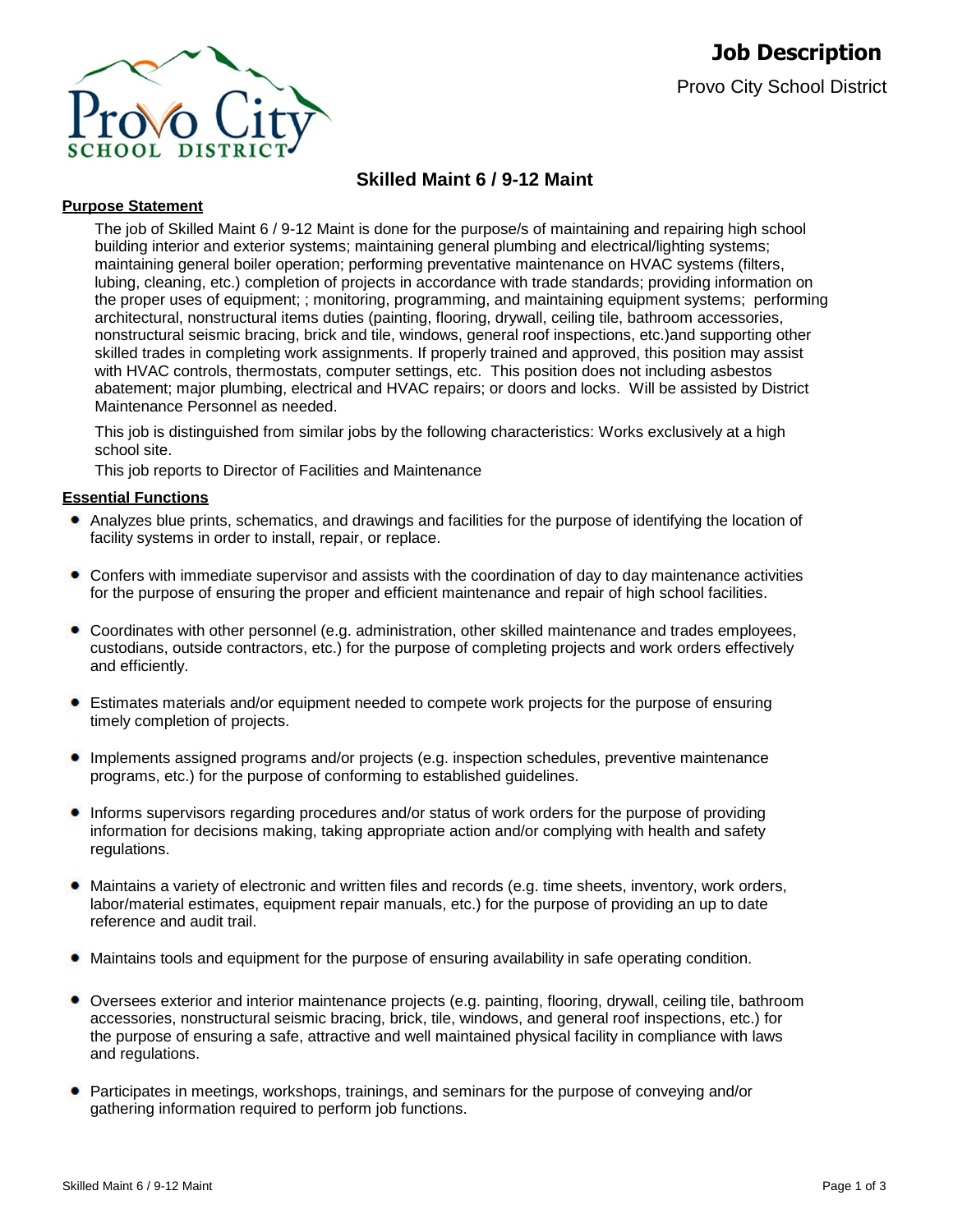- **Performs routine and preventive maintenance for the purpose of ensuring the ongoing functioning of** faulty systems.
- Performs other related duties as assigned for the purpose of ensuring the efficient and effective functioning of the work unit.
- $\bullet$ Procures equipment and supplies for the purpose of maintaining availability of required items in order to complete jobs efficiently.
- Recommends plans, policies, procedures and/or specific actions for the purpose of addressing department goals, objectives and work-related needs.
- Repairs building exterior and interior systems (e.g. general plumbing and electrical/lighting systems; general boiler operation, preventative maintenance to HVAC systems, etc.) for the purpose of providing a optimum physical learning environment.
- Responds to emergency situations during and after hours for the purpose of resolving immediate safety concerns.

### **Job Requirements: Minimum Qualifications**

### **Skills, Knowledge and Abilities**

SKILLS are required to perform multiple, technical tasks with a need to occasionally upgrade skills in order to meet changing job conditions. Specific skill based competencies required to satisfactorily perform the functions of the job include: administer first aid, leadership, guiding others, handing hazardous materials, managing projects/programs, managing staff/performance, operating equipment, problem solving, training, supervision, use of technology.

KNOWLEDGE is required to perform algebra and/or geometry; read a variety of manuals, write documents following prescribed formats, and/or present information to others; and solve practical problems. Specific knowledge based competencies required to satisfactorily perform the functions of the job include: safety practices,codes/laws/rules/regulations/policies, health standards, industrial cleaning practices, material handling techniques, safety practices.

ABILITY is required to schedule activities and/or meetings; gather, collate, and/or classify data; and consider a number of factors when using equipment. Flexibility is required to work with others in a variety of circumstances; work with data utilizing defined and similar processes; and operate equipment using a variety of standardized methods. Ability is also required to work with a diversity of individuals; work with similar types of data; and utilize a variety of job-related equipment. Some problem solving may be required to identify issues and select action plans. Problem solving with data may require independent interpretation; and problem solving with equipment is moderate. Specific ability based competencies required to satisfactorily perform the functions of the job include: communication with persons of diverse, backgrounds/knowledge/skills, adaptability/flexibility, dealing with frequent interruptions, decision making, detail oriented, innovation, mechanical aptitude, meeting schedules/deadlines, multi-tasking, organizing, physical stamina, prioritization, reliability, teamwork, working extended hours.

### **Responsibility**

Responsibilities include: working under direct supervision using standardized routines; leading, guiding, and/or coordinating others; tracking budget expenditures. Utilization of some resources from other work units is often required to perform the job's functions. There is a continual opportunity to impact the organization's services.

### **Work Environment**

The usual and customary methods of performing the job's functions require the following physical demands: significant lifting, carrying, pushing, and/or pulling, significant climbing and balancing, significant stooping, kneeling, crouching, and/or crawling and significant fine finger dexterity. Generally the job requires 5% sitting, 35% walking, and 60% standing. The job is performed under temperature extremes and under conditions with some exposure to risk of injury and/or illness.

**Experience:** Job related experience with increasing levels of responsibility is required.

**Education:** Targeted, job related education with study in job-related area.

**Equivalency:**